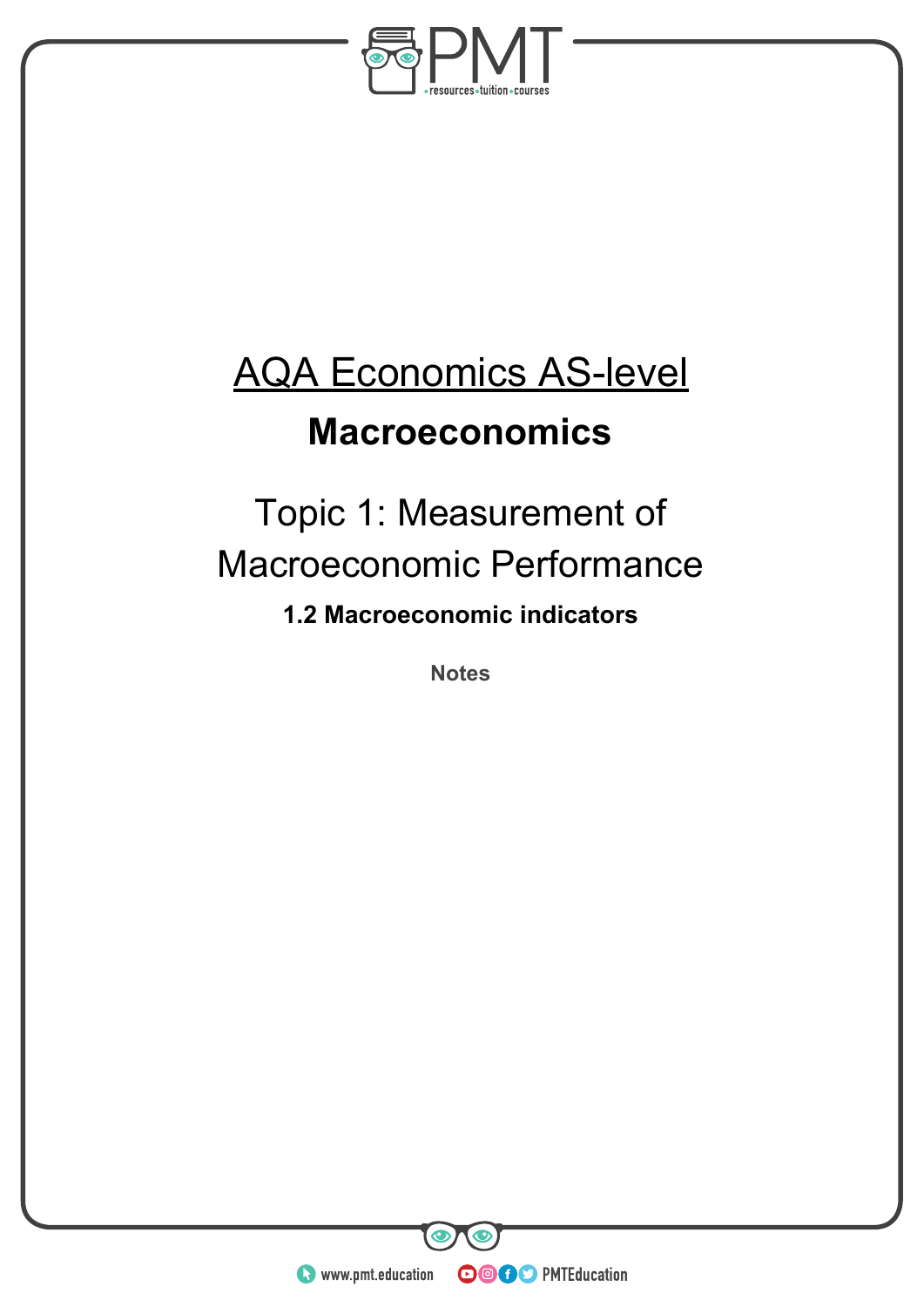

The performance of an economy can be measured with the following data

#### **Real GDP:**

GDP measures the quantity of goods and services produced in an economy (national output). In other words, a rise in economic growth means there has been an increase in national output. **Real GDP** is the value of GDP adjusted for inflation. For example, if the economy grew by 4% since last year, but inflation was 2%, real economic growth was 2%.

### **Real GDP per capita:**

**Real GDP per capita** is the value of real GDP divided by the population of the country. Capita is another word for 'head', so it essentially measures the average output per person in an economy. This is useful for comparing the relative performance of countries.

#### **Consumer Prices Index and Retail Prices Index (CPI/RPI):**

CPI and RPI are the measures of inflation in the UK. The **Consumer Prices Index (CPI)**  measures household purchasing power with the Family Expenditure Survey. The survey finds out what consumers spend their income on. From this, a basket of goods is created. The goods are weighted according to how much income is spent on each item. Petrol has a higher weighting than tea, for example. Each year, the basket is updated to account for changes in spending patterns.

RPI is an alternative measure of inflation. Unlike CPI, RPI includes housing costs, such as payments on mortgage interest and council tax. This is why RPI tends to have a higher value than CPI.

#### **Measures of unemployment:**

It is usually difficult to accurately measure unemployment. Some of those in employment might claim unemployment related benefits, whilst some of the unemployed might not reveal this in a survey.

**OOOO** PMTEducation

The two main measures of unemployment in the UK are: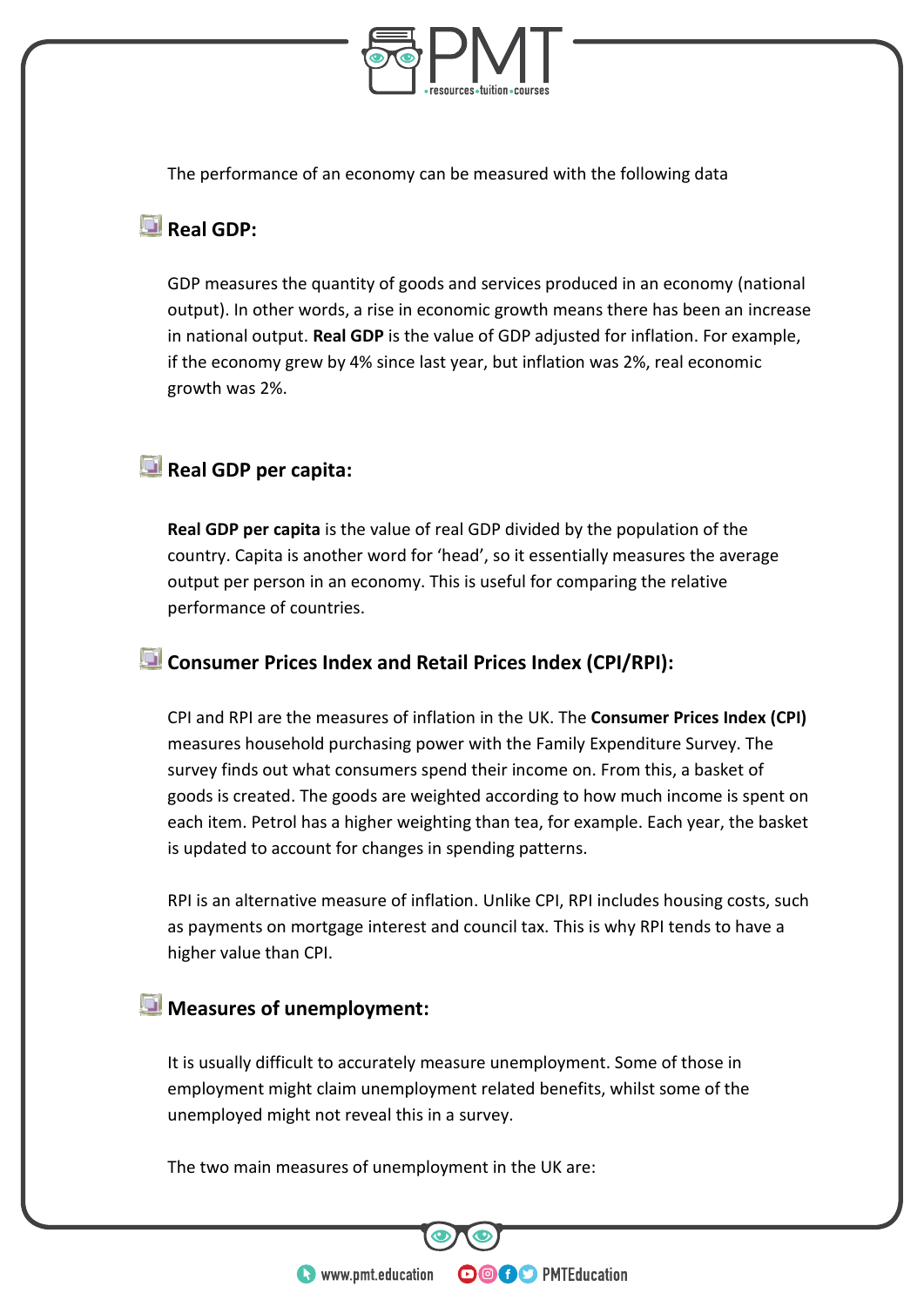

#### **The Claimant Count**

This counts the number of people claiming unemployment related benefits, such as Job Seeker's Allowance (JSA). They have to prove they are actively looking for work.

**The International Labour Organisation (ILO) and the UK Labour Force Survey (LFS)**  The LFS is taken on by the ILO. It directly asks people if they meet the following criteria:

- Been out of work for 4 weeks
- Able and willing to start working within 2 weeks
- Workers should be available for 1 hour per week. Part time unemployment is included.

Since the part-time unemployed are less likely to claim unemployment benefit, this method gives a higher unemployment figure than the Claimant Count.

### **Measures of productivity:**

Productivity is defined as **output per worker per period of time.** It measures how efficient production is. Productivity increases if more output can be produced with fewer units of input.

For example, labour productivity is measured in the UK by output per hour. In the first quarter of 2015, it grew by 0.3%.

#### **Balance of payments on current account:**

The balance of payments is a record of all financial transactions made between consumers, firms and the government from one country with other countries. It states how much is spent on imports, and what the value of exports is.

**Exports** are goods and services sold to foreign countries, and are positive in the balance of payments. This is because they are an **inflow** of money.

**Imports** are goods and services bought from foreign countries, and they are negative on the balance of payments. They are an **outflow** of money.

**OOOO** PMTEducation

The balance of payments is made up of:

The current account